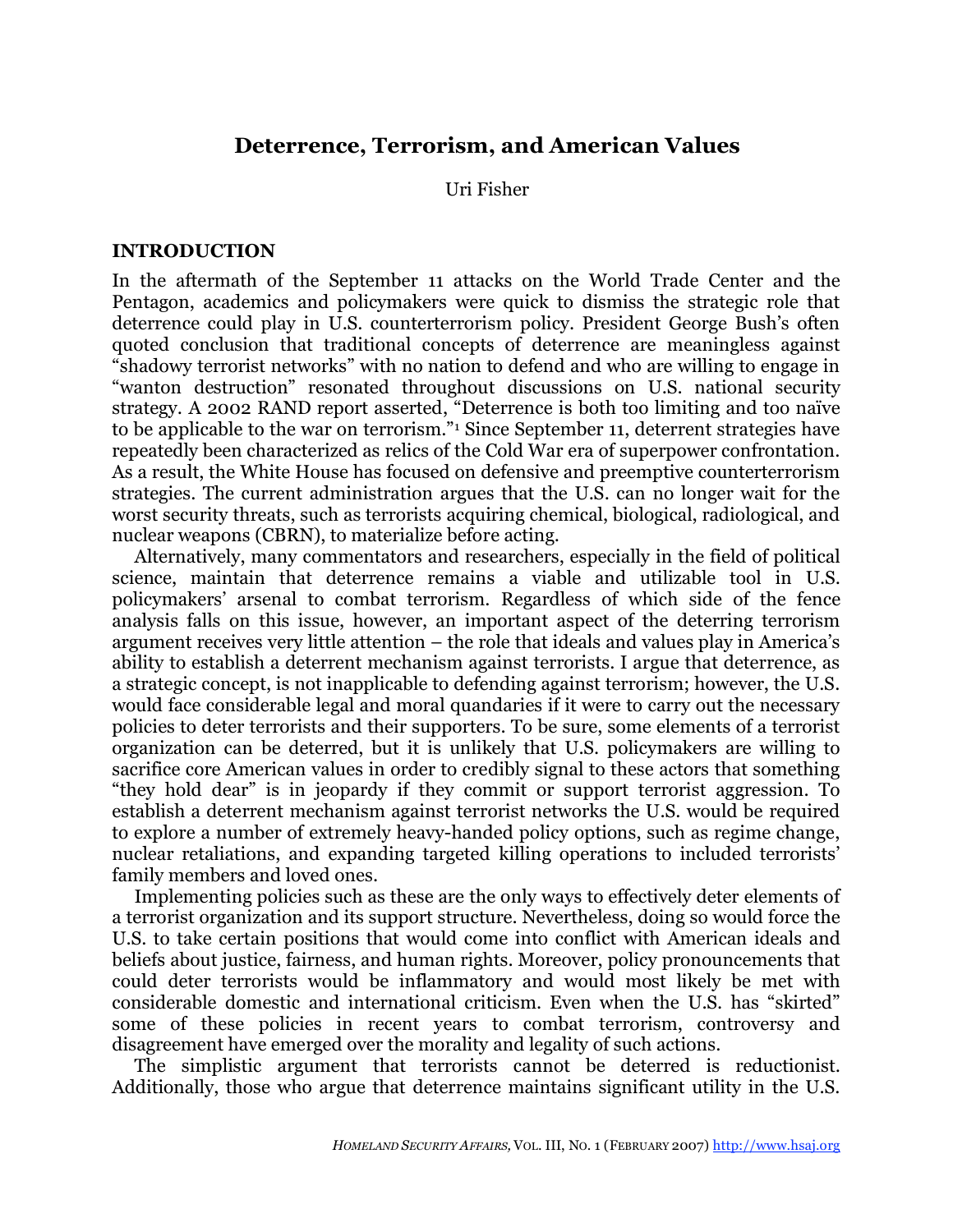war on terror fail to acknowledge the level of harshness and brutality required of U.S. policy to establish a deterrent mechanism against members of terrorist networks. What really prevents the U.S. from deterring terrorists is not the simple unsuitability of the strategic concept of deterrence, but America's humanity, civility, and idealism.

#### **DETERRENCE AND TERRORISM**

By now, the arguments are familiar for why deterring a group such as al-Qaeda is a complex endeavor. First, terrorists are highly motivated and therefore they are willing to risk anything – their lives in the case of suicide-bombers – to accomplish a goal. Second, the political goals of terrorist groups are often very broad, idealistic, ambiguous, or unclear. Third, terrorists are difficult to locate. Terrorist networks operate transnationally and therefore make reprisals difficult to "return to sender." Fourth, it remains undecided how deterrence can work against an enemy that understands that the ultimate policy goal of the U.S. is not to coexist with groups like al-Qaeda, but to eradicate them. Finally, terrorists often attempt to incite retaliation. Terrorists have used the collateral damage caused by retaliatory efforts to foment more support for their organization or broader cause. In total, the deck is stacked against deterrence playing a significant role in U.S. counterterrorism policy.

While most post-September 11 analyses conclude that deterrence is of little use against terrorists, some maintain that the "death of deterrence" has been exaggerated and that deterrence can remain a key component in the war on terror.2 One rationale for the argument that deterrence is not "dead" is that September 11 did not illustrate the irrelevance of deterrence, but rather that U.S. foreign policy throughout the 1980s and 1990s had failed to communicate to al-Qaeda that the U.S. was willing and able to inflict significant suffering on terrorist transgressors. That is, deterrence did not fail; rather the U.S. had failed to establish an effective deterrent mechanism against al-Qaeda. As President Bush noted in 2001, "It was clear that bin Laden felt emboldened, and didn't feel threatened by the United States."3

The list of instances in which the U.S. was attacked by Islamic radicals but failed to retaliate in any meaningful manner is well known: Tehran in 1979, Beirut in 1983, the World Trade Center in 1993, the Khobar Towers in 1996, the U.S. embassies in East Africa in 1998, and the USS Cole in 2000. All of these cases evoked principled lectures and saber-rattling by U.S. presidents on how the U.S. must fight terrorism, yet rarely were these strong proclamations accompanied by actual deeds. Furthermore, the events that unfolded in Somalia in 1993 signaled to U.S. enemies that the U.S. was unwilling to suffer costs in blood to realize its policy goals. Some even argue the U.S. continues to be afflicted by a "Vietnam syndrome." This reticence to retaliate and aversion to casualties did not go unnoticed by al-Qaeda's leadership. Osama bin Laden repeatedly painted the U.S. as a "paper tiger," a country more apt to growl than bite.

The second argument made for the continued applicability of deterrence is that terrorist networks are hierarchical organizational structures. Terrorist organizations are comprised of many actors, each with different responsibilities, roles, and motivations. The fanatical individuals who carry out suicide bombings or other types of attacks represent only a small portion of a terrorist organization. Many other actors, such as financiers, recruiters, leaders, religious figures, and state supporters are also important components of a terrorist organization. These different elements have come to be known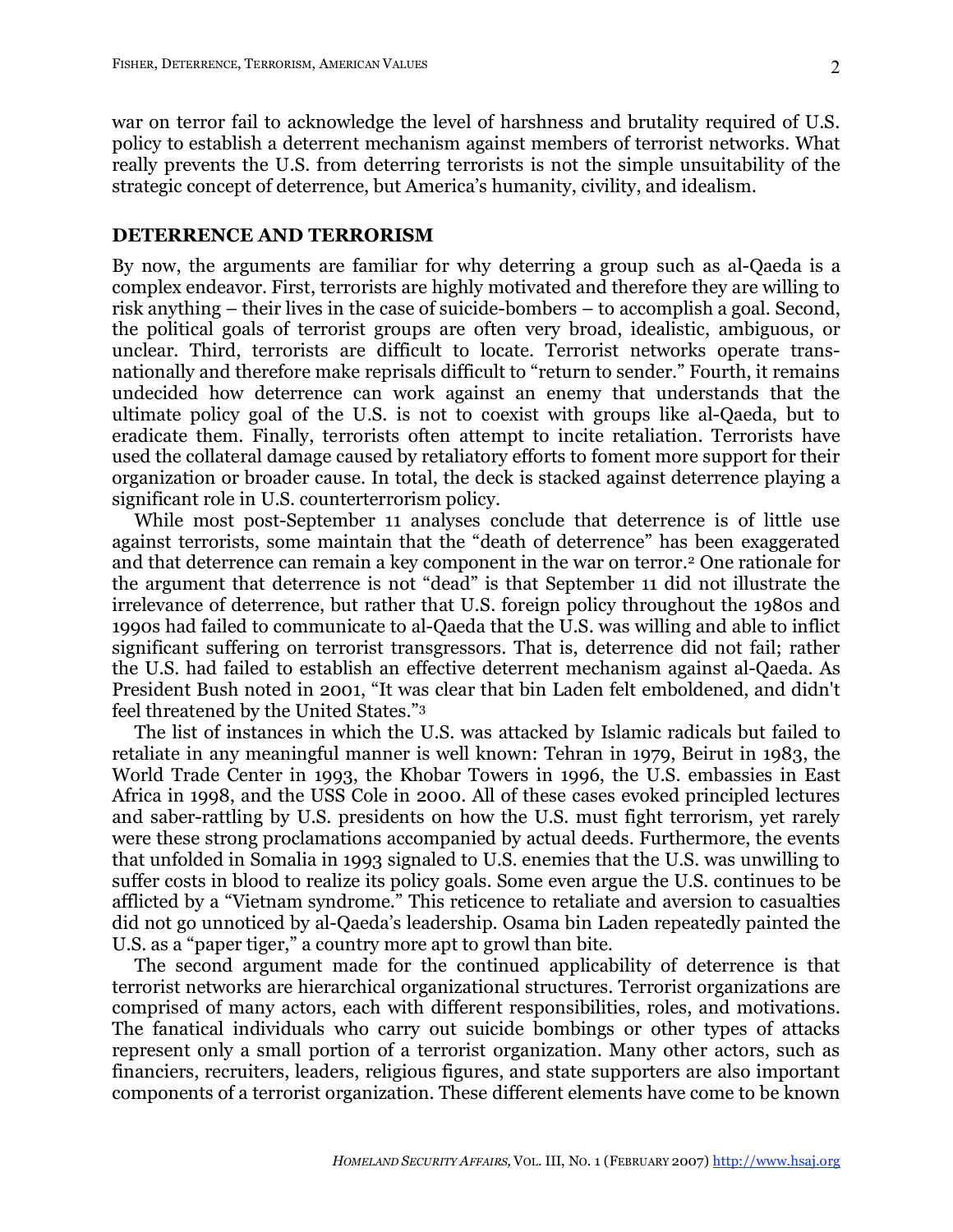as the "al-Qaeda system." It is suggested that while the "foot soldier" who is willing to blow him/herself up in a crowded marketplace is probably undeterrable, deterrence may be possible against other entities that comprise a terrorist network. Some actors within a terrorist network may have a clearer cost-benefit conceptualization, possess assets that are more easily targeted, or are simply less motivated than other elements within the organization.

Although terrorist networks should be understood as complex organizations, the dilemma of effectively deterring the actors who comprise a terrorist system remains. First, security strategists must distinguish what these diverse actors actually value. Second, defense planners must establish a *meaningful* threat of punishment in the event of a terrorist attack against the U.S. or its interests. As Thomas Schelling noted, "To exploit a capacity for hurting and inflicting damage one needs to know what an adversary treasures and what scares him."4 The U.S. must be able to credibly communicate and signal to the different actors in a terrorist network that what they value will be put at risk. Bombing baby formula factories in the Sudan and empty tents in Afghanistan, as the U.S. did in response to the 1998 embassy bombings in Africa, does not constitute damaging what terrorist elements hold dear. Establishing a deterrent mechanism requires not just any retaliation, but focused and consequential retaliation.

Recent comments by French President Jacques Chirac and Colorado Congressman Tom Tancredo intensified the debate over how retaliatory threats are communicated to terrorists. President Chirac, speaking at a submarine base in Brittany in January 2006, stated that France was prepared to carry out a nuclear strike against any country that sponsors a terrorist attack against French interests. Chirac went on to say that France's nuclear arsenal is now organized to include the ability to retaliate against a terrorist attack with tactical nuclear strikes. <sup>5</sup> President Chirac was clearly sending a warning to Iran and various Arab countries that continue to support terrorist organizations. In a more reckless assertion, Congressman Tom Tancredo stated in 2005 on a Florida radio talk show that the U.S. could consider "taking out" Muslim holy sites if terrorists attacked the U.S. with nuclear devices. Both comments created a public storm, as many observers quickly labeled these statements irresponsible.

Notwithstanding the merit or lack thereof of such comments, the response that these statements engendered revealed another problem with the possibility of establishing a deterrent mechanism against terrorists. Because effective deterrence requires the U.S. to directly threaten targets of value to terrorist elements, a dilemma arises: whether the U.S. would be willing to carry out the necessary actions to credibly communicate to terrorist elements that what they value is at risk if terrorist acts occur. What targets must the U.S. threaten for a potential terrorist element to estimate that the costs of carrying out a course of action are unacceptably high? Is the U.S. prepared to implement policies that may evoke strong dissent from certain segments of the domestic and international community? Can the U.S. credibly threaten these targets without crossing certain ethical, political, and legal boundaries of behavior?

U.S. foreign policy has always been a manifestation and extension of the basic values, principles, and beliefs on which the American republic was founded. <sup>6</sup> In dealing with terrorists, the U.S. has sought rational, reasoned, and relatively proportional responses in order to maintain the respect of the international community and its own citizens. However, to deter certain terrorist elements the U.S. will ultimately find it necessary to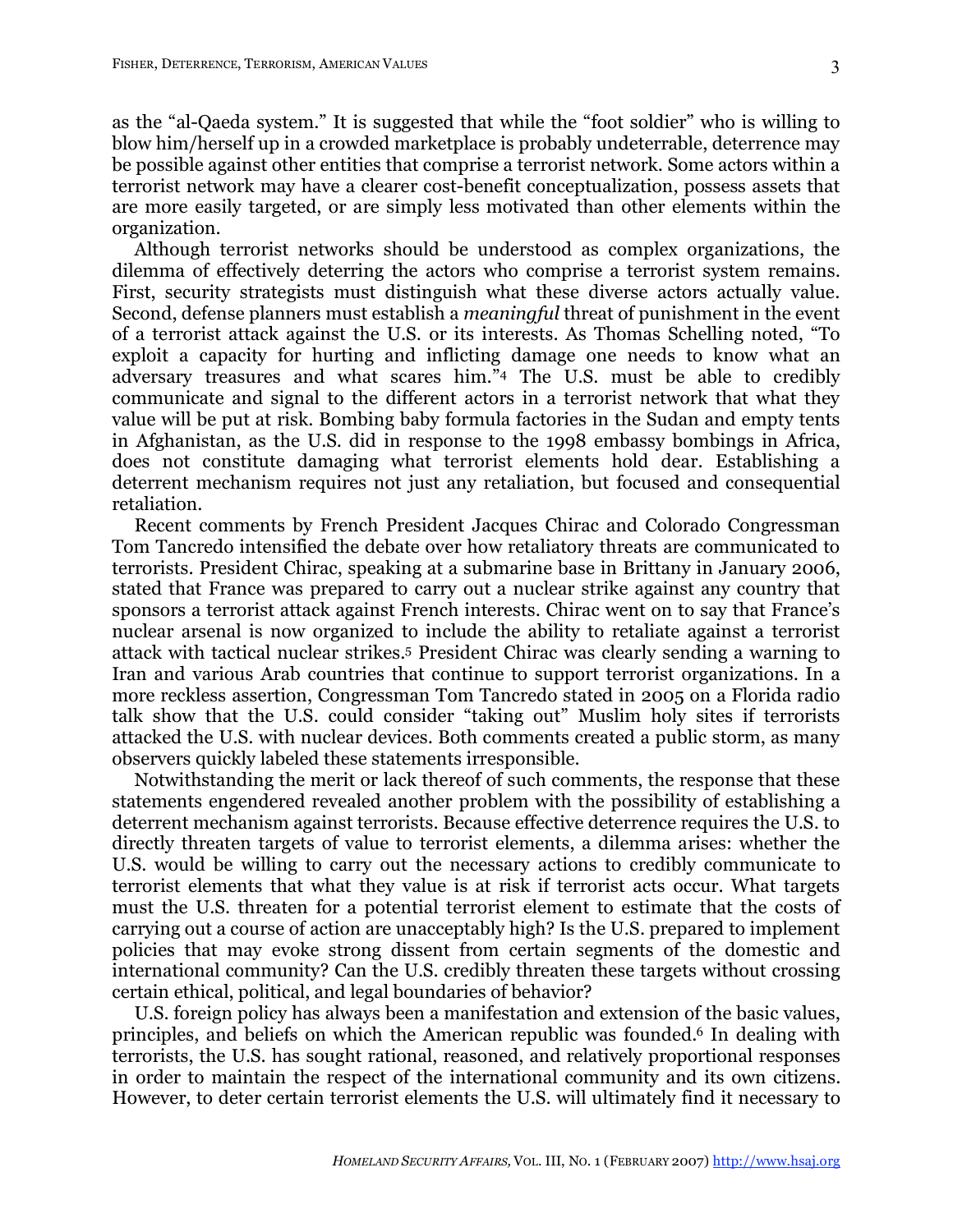compromise certain democratic values that have long guided its foreign policymaking. Because the U.S. cares about projecting an image of virtue, it is unlikely that it will ever truly be able to put at risk what terrorist elements value. The current war on terrorism has already revealed the inherent conflict between maintaining a foreign policy that reflects the reality of U.S. capabilities while remaining dedicated to democratic ideals. As Clifford Kupchan has argued, Americans want both a muscular and moral foreign policy. 7

Unfortunately, measures that may prove functional in establishing a deterrent mechanism against a group like al-Qaeda may not be viable in light of the core values of the country, even in a time of war. The politically incorrect promise of violent retaliation following a terrorist attack is the only significant course of action when attempting to establish a deterrent mechanism against members of the al-Qaeda system.8 Those who argue that deterrence is still relevant in dealing with terrorism fail to consider the actual policies the U.S. will have to pursue in order to deter terrorists from carrying out violent acts.

Most examinations of deterrence and U.S. counterterrorism policy make the common argument that the U.S. will have to communicate a clear message of punishment against terrorist elements, without actually considering toward whom and where these threats should be directed. Moreover, in those instances where authors consider targets of retaliation, potential threats of punishment rarely strike at what terrorists truly hold dear. Frequently, policy recommendations represent little more than establishing obstacles to terrorist networks, not meaningful attempts to change the decision-calculus of terrorist elements. The targets the U.S. will be forced to retaliate against and the manner in which these targets will have to be engaged may render the moral price of establishing a real deterrent mechanism too high. Deterrence is impossible against terrorists, not because it is theoretically inapplicable, but because the U.S. is too concerned with maintaining its moral authority in the world. The aspiration of the U.S. to take the "moral high road" will signal to terrorists that the things they value most are actually not in grave danger. When attempting to deter terrorists the "ethical and necessary" ultimately will collide.

#### **Deterring State Supporters**

Deterring state sponsors of international terrorist organizations presents perhaps the most theoretically straightforward attempt to utilize deterrent strategies in the war on terrorism. Even those who are generally skeptical of deterrence being applied to terrorism believe the U.S. may be able to deter states from harboring or supporting terrorist organizations. Of the many elements that comprise a terrorist network, rogue regimes that support terrorists are the easiest to find. Assets of a rogue regime that can be targeted, such as the territory under its control or the lives of the ruling elite, are more apparent than the assets held by individual members of terrorist organizations. Efforts to dissuade states from forming relationships with terrorists also represent one of the critical aspects of the war on terrorism. Indeed, only days after the September 11 attacks, President Bush articulated what came to be known as the Bush Doctrine: "Any nation that continues to harbor or support terrorism will be regarded by the United States as a hostile regime."9

The most salient concern for U.S. defense planners is the prospect of rogue states providing CBRN to a group such as al-Qaeda. The U.S. currently lists six countries as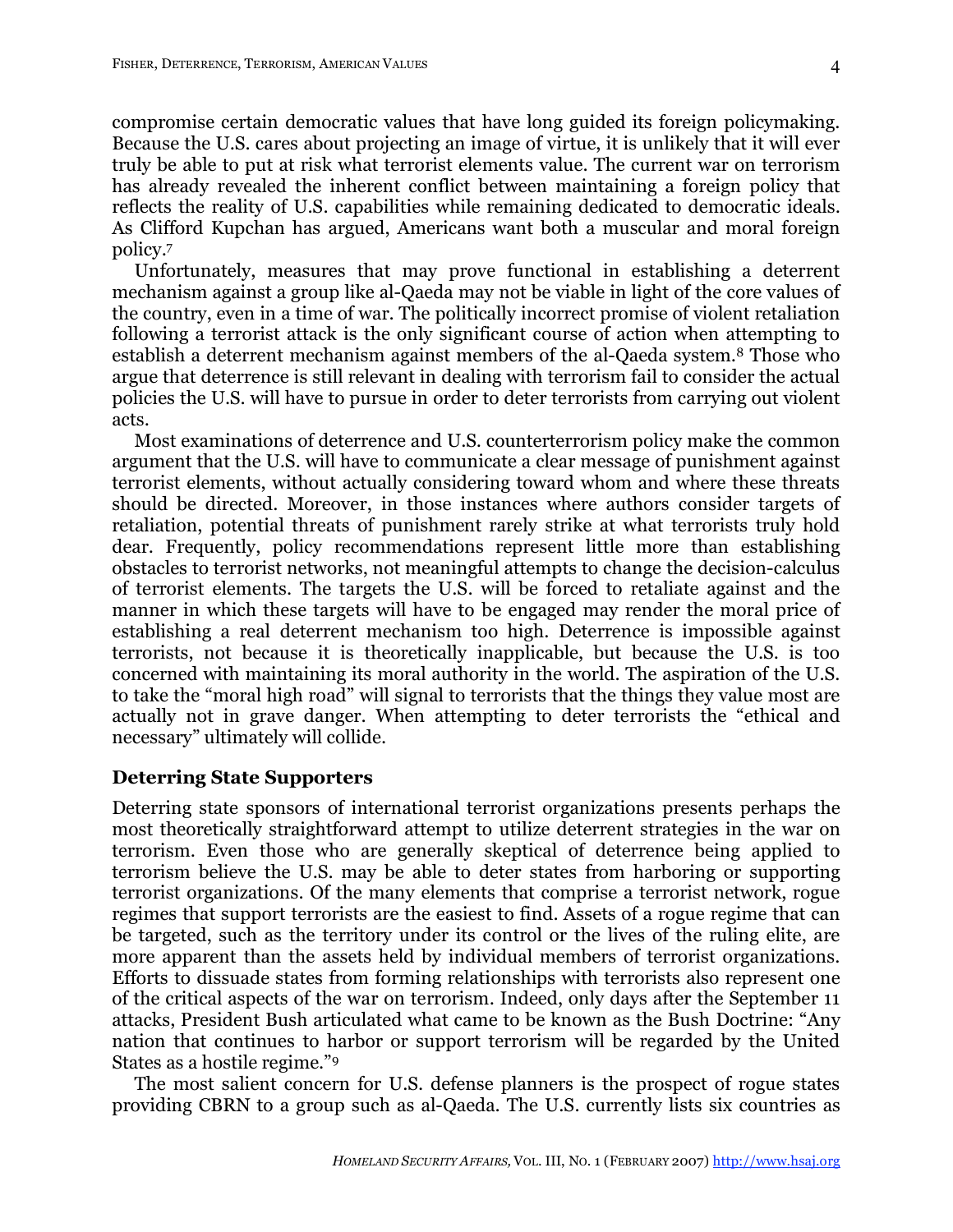potential state sponsors of terrorism: Iran, Syria, North Korea, Cuba, and Sudan. In 2006 the U.S. State Department removed Libya because it apparently was assisting the U.S. in its war on terror. It appears that over the past few years, state sponsorship of terrorist organizations has waned. Libya, for example, has been cooperating with the U.S. to find Libyan members of al-Qaeda. Even more noteworthy, in December 2003, Colonel Muammar Qaddafi stated that the Libyan government would cease research and development of CBRN and would allow weapons inspectors to confirm its disarmamanent efforts. While the impetus for such positive steps are multifaceted, the U.S. success in ousting the Taliban from power and killing many of its members in Afghanistan has "served notice" to rogue regimes around the world that the U.S. is willing and able to destroy what rogue regimes value. Moreover, the possibility of Saddam Hussein acquiring CBRN and then passing these capabilities along to terrorists was a significant rationale for the U.S. invasion of Iraq. Many argue that Libya's decision to dismantle its CBRN programs and other governments' decisions to ratchet up the pressure they exert on al-Qaeda cells within their borders is at least partly due to a growing fear that U.S. military force might be used against regimes that continue to harbor terrorist organizations.<sup>10</sup> As Vice President Dick Cheney stated in the 2004 vice presidential debate with John Edwards, the Libyan decision to abandon its CBRN programs was one of the "great by-products" of U.S. actions in Iraq and Afghanistan.11

While it appears that U.S. military operations and legal actions since September 11 have established a deterrent mechanism against state sponsorship of terrorism, the threat of these initiatives remains a critical concern to policymakers. Osama bin Laden has voiced an interest in acquiring mass-casualty weapons and many analysts suggest that al-Qaeda would not hesitate to use CBRN weapons if it acquired these capabilities. To do so, however, terrorist groups need help, either by smuggling CBRN materials from poorly secured facilities or by developing relationships with foreign governments willing to transfer CBRN capabilities. Thus far, it appears that al-Qaeda's pursuit of CBRN capabilities has been unsuccessful. In 2002, *The New York Times* reported that U.S. administration officials stated that "…analysis of suspected radioactive substances seized in Afghanistan has found nothing to prove that Osama bin Laden reached his decade-long goal of acquiring nuclear materials for a bomb."12 However, U.S. intelligence agencies suspect that Pakistani scientists gave al-Qaeda members information on how to construct a radiological weapon, or "dirty bomb."13 North Korea increased the fear of a state transferring weapons materials, when in 2003 it threatened to sell a quantity of plutonium to the highest bidder. Additionally, as Iran is on the cusp of developing nuclear capabilities, this scenario is becoming even more critical to U.S. defense planners.

Currently, the U.S. maintains a position of "calculated ambiguity" on how it will respond to a CBRN attack on its soil or against its interests abroad. The doctrine of calculated ambiguity garnered support when the Bush administration purportedly deterred Saddam Hussein from using biological or chemical weapons against U.S. forces during the first Gulf War in 1991. Secretary of State James Baker delivered a note to Iraq's Foreign minister Tariq Aziz that cautioned Hussein that any use of these weapons could result in U.S. nuclear reprisals. The unclassified version of the 2002 National Security Presidential Directive (NSPD) 17 declares that the U.S. will reserve the right to respond with "overwhelming force" and keep open "all of its options" to a CBRN attack on the U.S., its interests, or its allies. In 2003, *The Washington Times* reported that the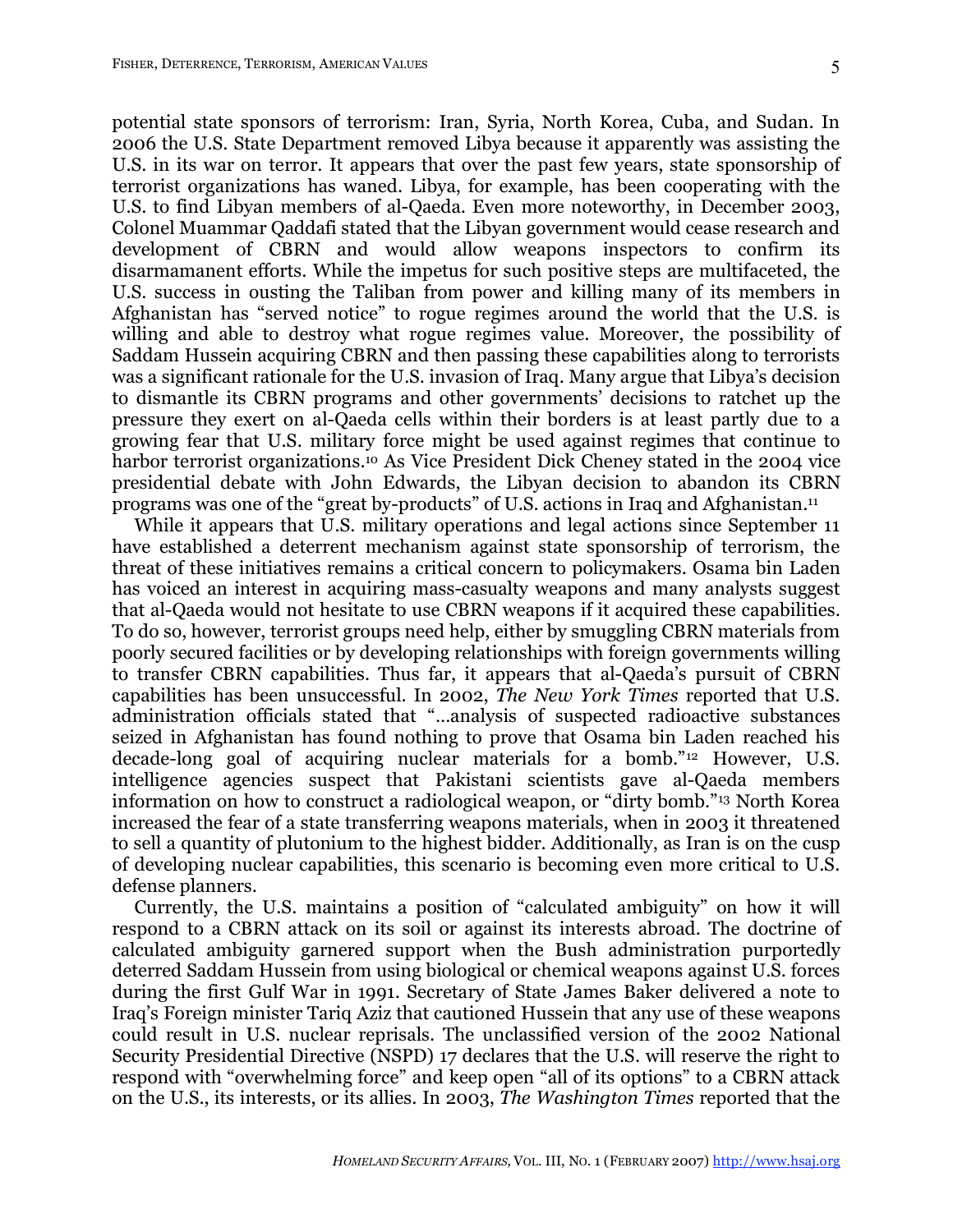classified version of NSPD 17 made the willingness of the U.S. to respond with nuclear weapons to a CBRN attack more explicit.14 Nevertheless, the U.S. is deliberately vague about its plans to respond to a CBRN attack. The strategic rationale for maintaining this ambiguity is to keep open a broad range of response options and approach potential events on a case-by-case basis. The vagueness of U.S. reprisal plans, however, does not support deterrence. The credibility of U.S. threats to retaliate suffers as a result of this ambiguity. While the use of language such as "overwhelming force" connotes a severe retaliation, this lack of clarity is not the best way to solidify the belief among terroristsupporting regimes that their behavior puts them at severe risk. As one author notes, "Frequently, the bigger and more indiscriminate the threat, the less believable it is in the eyes of the target audience."15

In order to establish a deterrent mechanism that will dissuade rogue states from supporting terrorist organizations, the U.S. must develop a strong declaratory policy that clearly communicates a threat of punishment for those states that provide CBRN materials to terrorists. Strategies for dealing with rogue states assisting terrorist organizations that are severe and target assets of value to the regime will best reinforce deterrent mechanisms. As Ian Lesser argues, for deterrence to be viable against rogue regimes, the threat of retaliation for supporting or sheltering terrorist organizations must be both "massive" and "personal to the leadership."16 The U.S. policy of calculated ambiguity reinforces many of the internationally held stereotypes of the U.S. that negatively affect its ability to establish a credible deterrent threat. By avoiding direct language, the U.S. appears irresolute, noncommittal, and perhaps overly sensitive to public opinion.

To create a credible deterrent threat, the U.S. must articulate a policy of regime change in those states that offer support to terrorist groups. Regimes that assist groups such as al-Qaeda, especially if this assistance is with acquiring CBRN capabilities, must know that they will be toppled and replaced if this support is identified. Specifically, the leadership of rogue regimes must be explicitly warned that they will be removed from power, suffer legal repercussions, or even be killed for maintaining ties with terrorist groups. Doing so would represent a meaningful threat of punishment to the leadership of rogue regimes. However, a stated policy of regime change presents numerous dilemmas. Most notably, sovereignty is still a revered concept in international relations. Engaging in a war to bring about regime change is acceptable in the international community only in instances of clear self-defense or through the decision of the United Nations Security Council.17 Thus, in order to have international support to carry out a regime change, the U.S. would have to bring forth evidence that a particular state was responsible for transferring CBRN capabilities to a terrorist group that carried out an attack on the United States.

Making the case for regime change in Afghanistan was easy, as it was fairly clear to the international community that the U.S. was retaliating against a regime guilty of harboring and providing sanctuary to al-Qaeda. However, future attempts to gain international approval for regime change may be more difficult than they were in Afghanistan. The failure to garner widespread international support for the U.S. invasion of Iraq and the subsequent failure to find CBRN weapons will only serve to make the international community more skeptical of U.S.-led efforts to topple rogue regimes. Furthermore, the difficulties the U.S. has had in "winning the peace" in Iraq will decrease the credibility of U.S. threats to dismantle rogue regimes. The ruling elite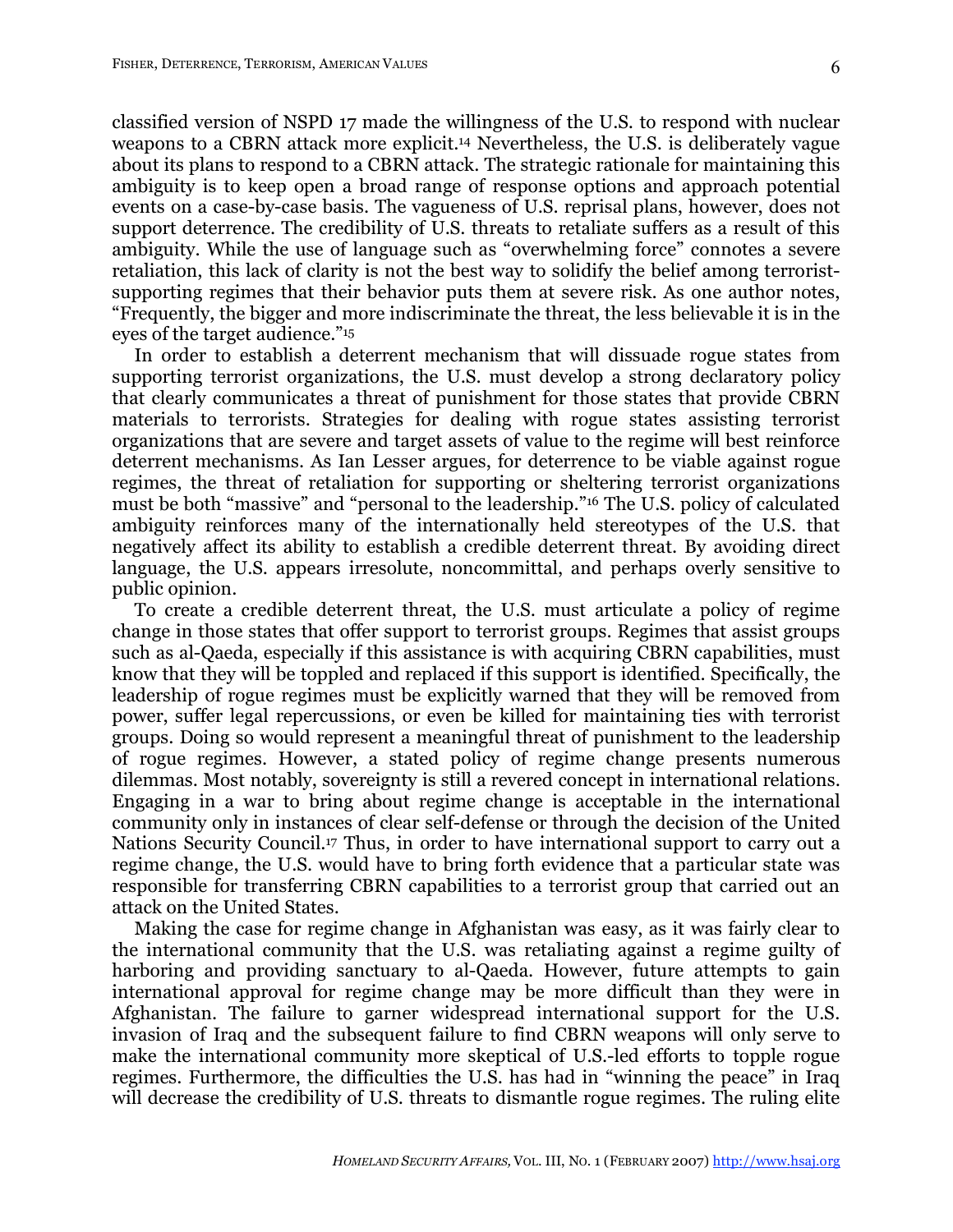in rogue regimes may be unconvinced of the willingness of the U.S. to topple a regime and engage in another nation-building effort. These arguments correspond with the often-heard suggestion that U.S. policy in Iraq has undermined its ability to fight the war on terror in other parts of the world.

In addition to articulating a policy of regime change, the U.S. must be more explicit in its capability and willingness to respond with nuclear weapons in the event of a CBRN attack. It remains uncertain whether the U.S. is likely to retaliate against an enemy that has used CBRN with either conventional or nuclear weapons. The psychological weight that the ultimate sanction of nuclear reprisals carries is critical in developing a meaningful deterrent threat against rogue regimes transferring CBRN capabilities to terrorists. As one author suggests, "The extremely high costs that a rogue state might suffer from nuclear retaliation should give even the most reckless of regimes pause before sharing a nuclear capability with terrorists."<sup>18</sup> Threatening a massive conventional weapon response simply does not carry the same deterrent weight as the threat of nuclear reprisals. However, current U.S. nuclear capabilities prevent the U.S. from convincingly threatening nuclear retaliations against rogue regimes. The U.S. nuclear arsenal is too destructive to consider using, other than in retaliation to a nuclear attack. Because the U.S. nuclear arsenal consists primarily of weapons that have yields of hundreds of kilotons, U.S. threats to use nuclear weapons, especially in response to a biological or chemical weapon attack, are too incredible for rogue regime leaders to take seriously. Ambiguous threats about leaving the nuclear option open, when many enemies of the U.S. maintain little belief that the U.S. is willing to take action on these veiled threats, fails to support deterrence. The U.S. cannot credibly threaten nuclear reprisals against a CBRN attack because it is perceived the U.S. would not risk the extensive collateral damage and civilian casualties that would result from using the weapons in its current nuclear arsenal. Rogue regimes may rely on this moral and political reluctance by the U.S. when they consider transferring CBRN capabilities to terrorists.

In order for the nuclear option to be a credible part of the strategic menu, the U.S. must continue research on, and eventually development of, low yield nuclear weapons. Next generation "mini-nukes" could theoretically engage targets such as underground command and control bunkers, weapon labs, CBRN storage facilities, or even a presidential complex. As U.S. operations in Afghanistan and Iraq have illustrated, the war on terror will often present high-value targets that cannot be efficiently engaged with conventional munitions.

The development of mini-nukes and subsequent establishment of a declaratory policy of nuclear retaliation is a potentially divisive issue. First, the 1993 Spratt-Furse law bans any research and development of nuclear weapons that have yields of less than five kilotons. In May 2003 the House of Representatives adjusted the law, allowing research on low-yield nuclear weapons, but stated clearly that development and production of these weapons remains prohibited. Second, the mini-nuke debate polarizes the positions of "deterrence hawks" and "nonproliferation doves." The production of mini-nukes blurs the line between nuclear and conventional munitions. It also creates a number of nuclear fallout concerns and undercuts U.S. counterproliferation efforts. For instance, the U.S. government, through the 1995 Nuclear Non-Proliferation Treaty (NPT) extension conference, assured that it would not use nor threaten the use of nuclear weapons against non-nuclear members of the NPT. Third, some scholars, notably Scott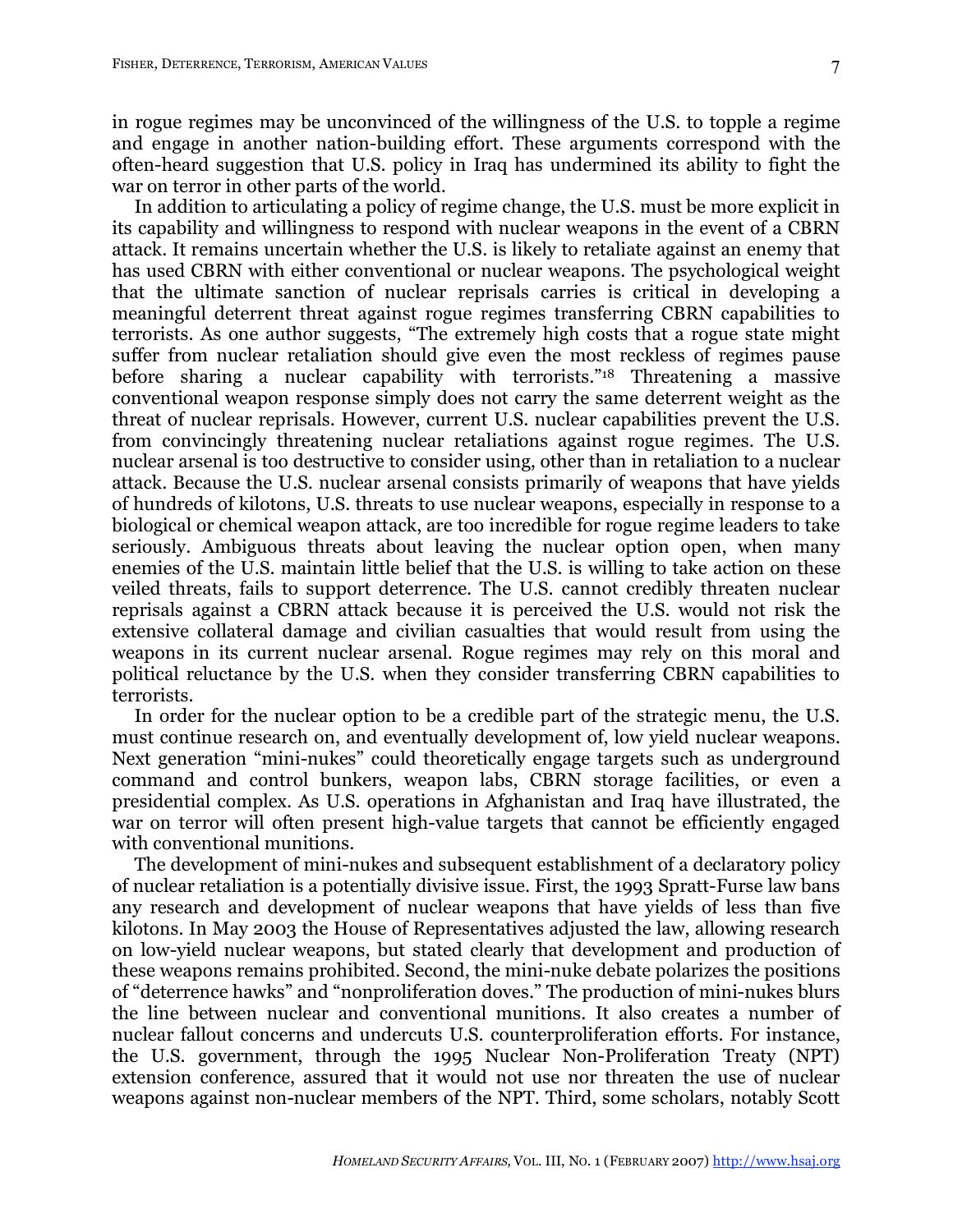Sagan, argue that explicitly threatening nuclear retaliation could lead to a "commitment trap" whereby U.S. officials may feel that they *must* respond to an attack with nuclear weapons in order not to "lose face" domestically and internationally. <sup>19</sup> Finally, since WWII, a nuclear taboo has emerged in the U.S. and throughout much of the international community, whereby a normative prohibition stigmatizes the use of nuclear weapons as something only done by "bad states." Therefore, some suggest that by producing nuclear weapons that are designed for non-nuclear targets, the U.S. may undermine the nuclear taboo.

A second important step in establishing a credible threat of retaliation involves CBRN weapon attribution. To effectively deter states from transferring CBRN materials to terrorists, the U.S. needs to develop its ability to identify the origin of the CBRN materials used in an attack against the U.S. The prospect of an unattributed CBRN attack poses a significant dilemma for establishing a deterrent mechanism. As Michael Levi argues, the U.S. must develop its ability to identify where the materials used in a CBRN attack originated. While intercepting weapon transfers before they occur should be the primary goal, the U.S. must have the technical ability to identify where CBRN materials came from *after* they have been detonated. As Levi points out, "If the United States can take that technical step, it can credibly assure its enemies that their transfer of weapons to terrorists will ultimately lead to their demise."20 Without adequate attribution ability, rogue regimes may be more inclined to transfer CBRN capabilities to a terrorist organization because they believe their identity may never be revealed. As long as rogue regimes believe the U.S. cannot detect where CBRN materials originated, U.S. threats of retaliation are somewhat hollow.

While continued efforts by the Defense Department to develop a more robust attribution system are vital, the infancy of this capability requires the U.S. to make a much more controversial threat in the near-term. It is not certain that the U.S. will always be able to garner enough forensic evidence from a CBRN attack to pinpoint the origins of these weapons after an attack has been carried out. There is a lingering question of how compelling forensic evidence must have to be in order to justify a massive retaliation against a state suspected of providing CBRN assistance to a terrorist organization. To establish an effective deterrent mechanism the answer to this question violates accepted legal standards. The U.S. will need to be prepared to retaliate on the basis of limited or imperfect information about the origins of weapons material. That is, the burden of proof will have to be relaxed. As a recent RAND report conjectures, in the event of a CBRN attack the U.S. may be forced to retaliate based upon "…reasonable evidence and would even make some assumptions about who is supporting terrorists in possession of WMD."21 U.S. retaliation would have to come in spite of there being some doubt about where the CBRN capabilities actually originated. A U.S. decision to retaliate against state targets based on imperfect information will undoubtedly fan anti-American flames around the world and may even generate substantial domestic dissent. This is especially likely in light of the fact that the current White House toppled Saddam Hussein's regime despite considerable questions about Iraq's CBRN capabilities and development programs. The Kay Report has raised serious questions about the existence of ties between Iraq, al-Qaeda, and CBRN.22

Attribution difficulties present another, even more controversial, issue in terms of deterring states from transferring CBRN capabilities to terrorists. In addition to threatening massive retaliation and regime change against state supporters of terrorism,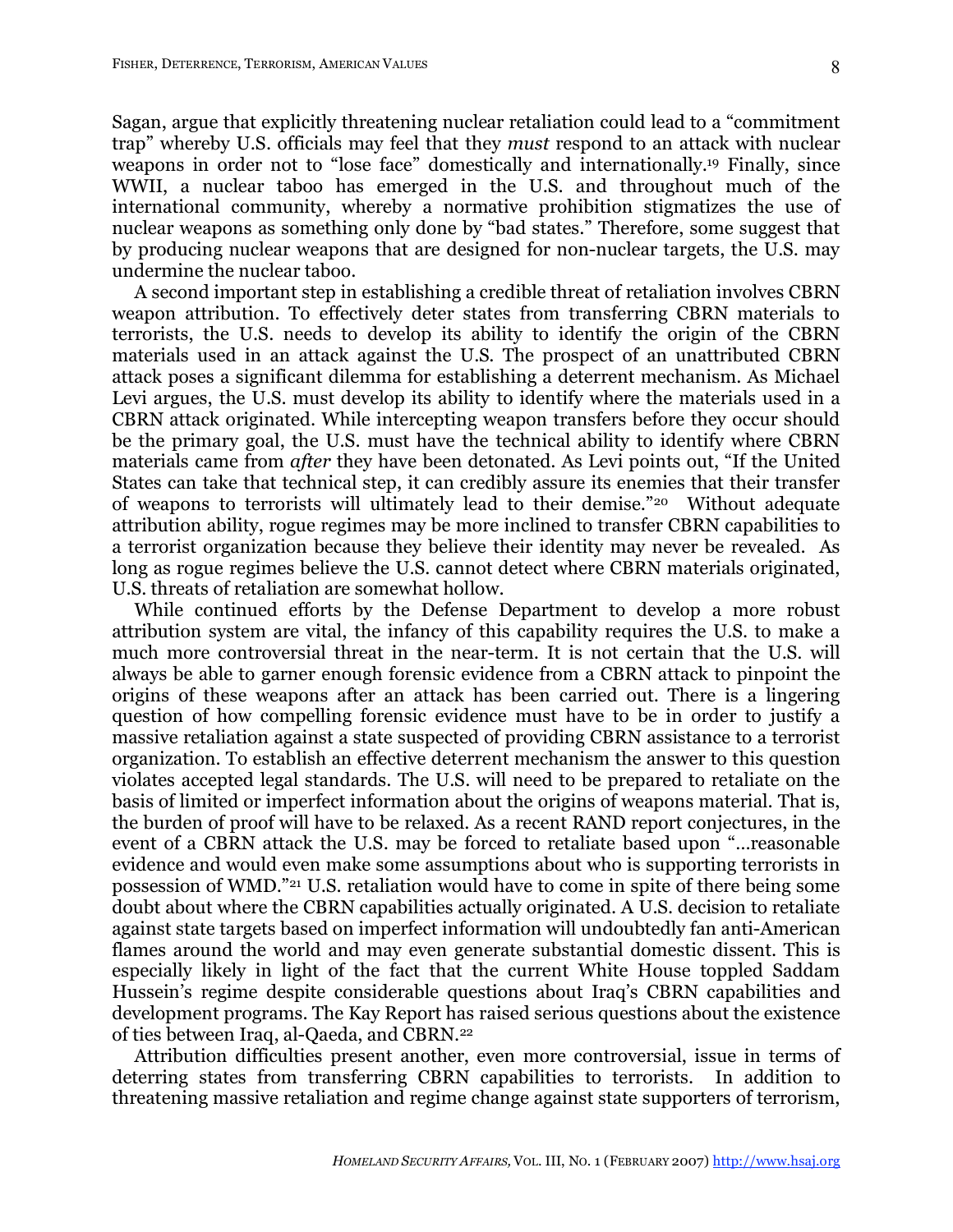the U.S. must also develop a doctrine of retaliation against CBRN proliferators that do not adhere to international standards of securing CBRN materials. Even with the establishment of certain enticements through the Cooperative Threat Reduction (CTR) framework, or Nunn-Lugar legislation, a number of states have not developed the necessary safeguards to secure critical weapons materials. Pakistan and Russia, for example, continue to maintain fissile nuclear material facilities that are poorly secured. Moreover, the CTR and other nonproliferation efforts have failed to prevent Iran and North Korea from pursuing nuclear capabilities. A comprehensive deterrent strategy would also threaten retaliation against those states that jeopardize international security by not conforming to international standards of safeguarding CBRN materials. That is, the "mere" crime of negligence and carelessness in overseeing CBRN materials must be punished. This is especially true in the event the U.S. cannot identify the origin of CBRN materials used in an attack. The U.S. must clearly communicate its willingness to severely punish those states that, because of mismanagement of CBRN, risk the loss or theft of critical materials from their storage facilities. Such a policy stance would be extremely contentious and may damage the relationship the U.S. has with a number of states. However, until CBRN attribution becomes certain, to establish a meaningful deterrent mechanism against states that knowingly transfer sensitive materials the U.S. must also threaten those states that do not adequately secure their CBRN materials.

The above discussion illustrates that establishing a deterrent mechanism, even in the theoretically most applicable case of deterring states from supporting terrorist organizations, would require the U.S. to adopt a number of controversial policies. To establish a meaningful deterrent mechanism against rogue regimes from supporting terrorist groups, the U.S. must take the following steps: (1) explicitly state that the U.S. will dismantle and destroy any regime guilty of supporting terrorist organizations, (2) increase research and development of mini-nukes and clearly communicate its willingness to retaliate with these weapons in the event of a CRBN attack, (3) develop a robust CBRN attribution system, and (4) warn states that do not maintain adequate security over CBRN materials and weapons that they will be punished in the event the U.S. is unable to identify the origins of a CBRN weapon used in an attack. Clearly, a number of these policies would be unpopular to many around the world. The uproar generated by President Chirac's and Congressman Tancredo's recent comments illustrates the potential problems with articulating a policy of massive retaliation and regime change. Moreover, the U.S. cannot make a credible threat of nuclear retaliation to a chemical or biological attack because its current nuclear arsenal is comprised mostly of weapons that are far too destructive. Making a credible threat becomes even more difficult when retaliation may have to be carried out on the basis of incomplete information about who exactly was responsible for giving a terrorist organization CBRN capabilities. With the current difficulties of CBRN attribution, and the fact that a number of states that do not directly support terrorist activities are negligent in securing CBRN materials, the ability of the U.S. to communicate a clear and believable retaliatory threat is further hampered. There exists too much opportunity at the present time for rogue regimes to transfer CBRN capabilities to terrorists without detection and therefore without fear of reprisals. Until these opportunities are reduced, or the U.S. is willing to communicate and carry out a number of potentially unpopular policy choices, effectively deterring states from forming any relationship with terrorist groups is unlikely.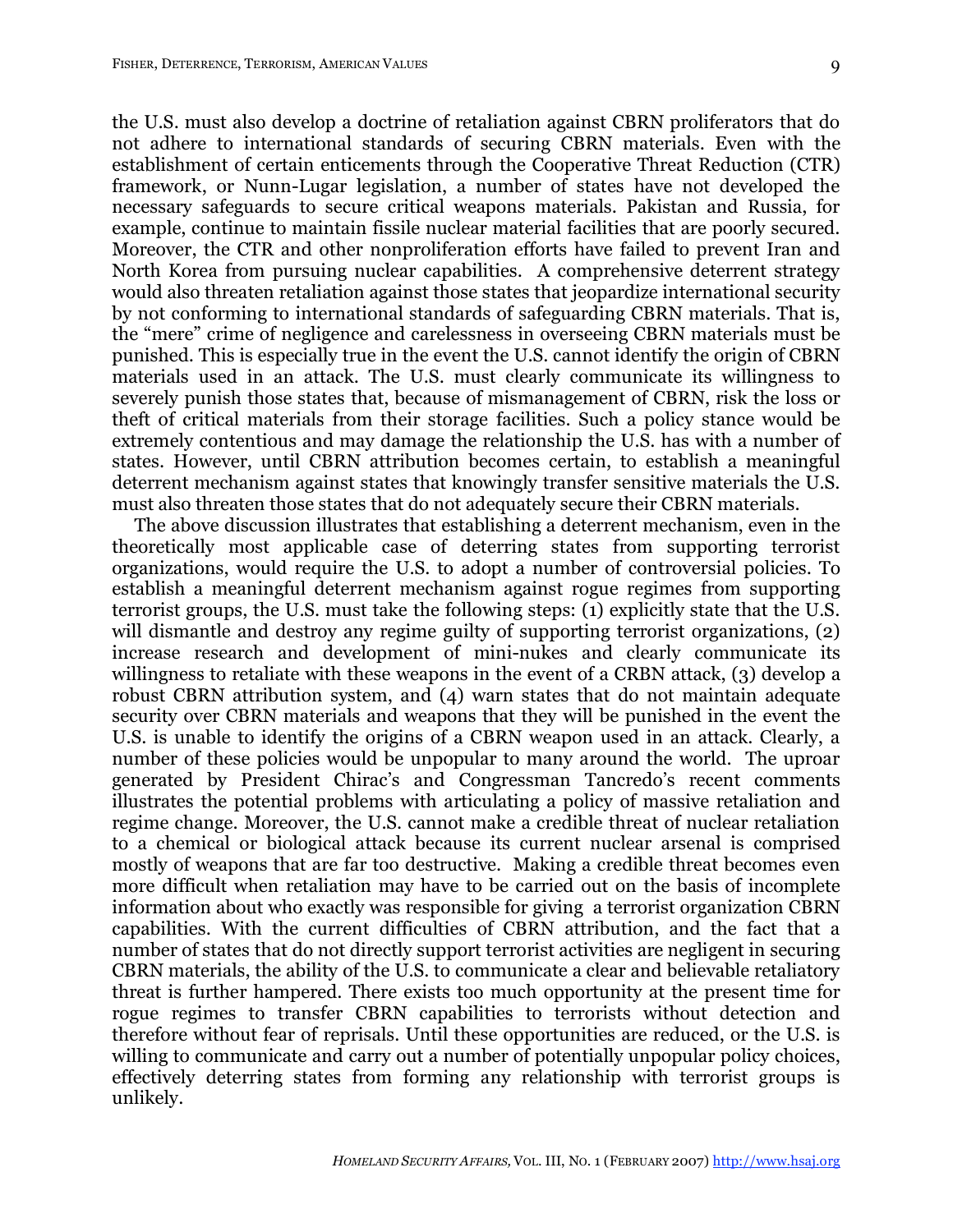A final problem with deterring state sponsorship of terrorism is unrelated to the myriad of issues that surface in regard to CBRN weapons. One of the biggest difficulties policymakers and analysts face is that state sponsorship of terrorism can include a wide spectrum of actions and degrees – ranging from very passive to very active. Even more problematic is that some states that maintain some degree of support for terrorist organizations are loosely considered U.S. allies.23 For example, Pakistan's intelligence service and military are known to sympathize with and at times directly support active Islamist terrorist groups in Kashmir. One such group, the al-Qaeda splinter group Jaishe-Mohammed, has been linked to the December 2001 attack on the Indian Parliament and the 2002 murder of *New York Times* journalist Daniel Pearl. Therefore, to establish a credible deterrent mechanism, the U.S. would have to be willing to clearly signal to a number of its "allies" in regions such as the Middle East that it is prepared to carry out regime change or other drastic policy responses to even low-levels of passive support. Many countries, including purported U.S. allies in the war on terror, continue to "turn the other cheek" to terrorists operating within their borders because they simply do not believe or fear that the U.S. will punish them in a meaningful manner.

#### **Deterring Individual Elements**

Beyond state supporters, other notable elements that comprise a terrorist organization may include financiers, recruiters, religious leaders, "foot soldiers," and the actual leadership of these groups. Deterring these actors is even more problematic than deterring rogue regimes from developing ties with terrorists. Deterring states from supporting terrorist groups would force the U.S. to adopt a number of potentially unpopular policy positions. However, the requirements to deter individuals within a terrorist system will force policymakers to compromise some very basic and sacrosanct American values.

The clearest example of this potential tension involves the issue of "targeted killings" of members of terrorist organizations. Targeted killings refer to operations carried out with governmental approval that seek to eliminate specific individuals who are considered to be serious threats to national security. A targeted killing differs from assassination in that assassination is the killing of a head of state or prominent political figure. Assassination is also a killing characterized by "treacherous" methods. In spite of this attempt at differentiation, the actual distinction between the two acts is largely a semantic one.

The issue of targeted killings has garnered considerable attention in recent years for a number of reasons. Israel has conducted targeted killings throughout much of its history. However, a wave of targeted killing operations carried out by Israel since the beginning of the second intifada in September 2000 has drawn increased attention to these methods. Israeli agents have recently used a variety of tactics, including car bombs, sniper bullets, helicopter gunship attacks, and booby traps, to kill individual members of Hezbollah and Hamas. Since September 11 the Bush Administration has also attempted to expand U.S. ability to target individual terrorist leaders and operatives. Administration officials argue that the U.S. must have more leeway to conduct targeted killings in order to punish members of an increasingly decentralized al-Qaeda organization. A main component of U.S. targeted killings has been the use of CIA-operated Predator drones. The January 13, 2006, Predator attack on targets in the Pakistani village of Damadola that sought to kill al-Qaeda's deputy Ayman al-Zawahiri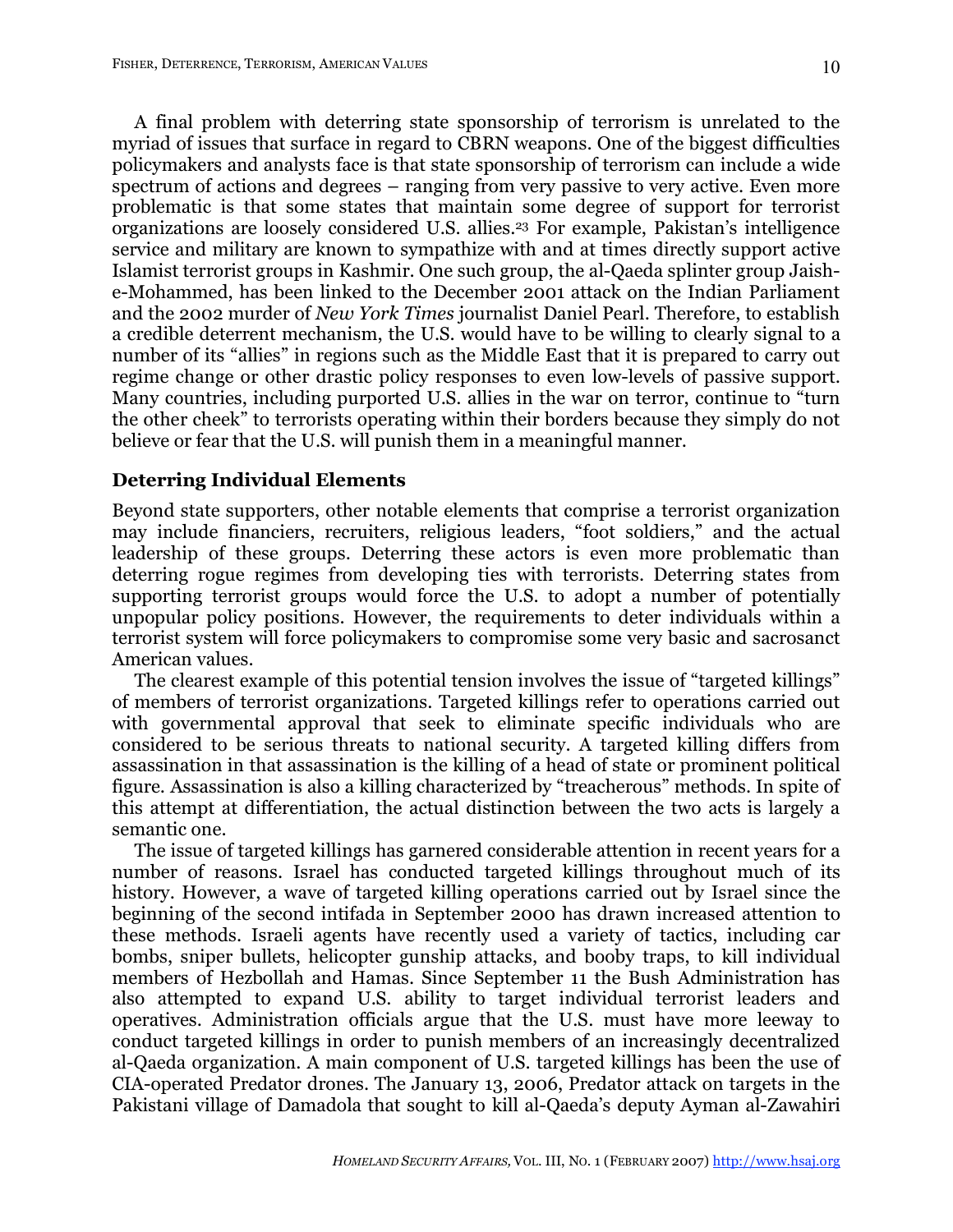was especially controversial. The attacks failed to kill al-Zawahiri and reportedly left eighteen civilians, including five children, dead. Even Steven Spielberg's recent motion picture, *Munich*, about Israeli commandos hunting down and killing the Palestinians responsible for the slaying of Israeli athletes at the 1972 Munich Olympics, has thrust the issue of targeted killings into mainstream discourse.

The primary goal of the U.S. should usually be to arrest terrorist leaders and operatives. These individuals can be interrogated to obtain intelligence about other members of the organization and plans for future attacks. However, it is often too risky or even impossible to apprehend or capture terrorist operatives. If apprehending a member of a terrorist organization significantly endangers U.S. personnel, and there are no other feasible alternatives, then targeted killings are an option. Many Islamic fundamentalist groups are currently located in areas of the Middle East, Southeast Asia, Central Asia, and Africa where it would be dangerous for U.S. forces to try and apprehend them. A declared policy of targeted killing is vital, although controversial, to establishing a deterrent mechanism.

Some commentators have suggested that one of the main reasons that deterrence is irrelevant when it comes to fighting terrorists is that many of these individuals are prepared to die for their cause. Therefore, it is assumed that retaliatory threats of punishment mean little to individuals who are willing to give their lives in the first place. However, this reflects a narrow view of terrorist organizations. Besides suicide bombers, who may be impelled by the promise of martyrdom, other elements who comprise a group such as al-Qaeda are more risk-averse. Osama bin Laden, and other members of al-Qaeda's leadership, for instance, have not carried out suicide bombing missions nor attempted to engage U.S. forces in Afghanistan's mountains. Indeed, many members of al-Qaeda's leadership have literally been running for their lives since the September 11 attacks. Some analysts have pointed to the 2002 surrender of hundreds of members of the Palestinian Islamic Jihad to Israeli forces during large-scale military engagements in Jenin as evidence that many members of terrorist groups are not willing to give their lives.

Because the lives of individuals within a terrorist organization represents one of the few assets that the U.S. may be able to hold at risk, the U.S. must maintain the option of carrying out targeted killing operations. A declared U.S. policy of selective killings may compel terrorist leaders to consider the utility of engaging in terrorist activities. However, establishing an effective deterrent mechanism against potential actors will require the U.S. to be *much* more forthright in its intent to carry out targeted killing operations. It is essential that the U.S. explicitly affirm that it will kill members of terrorist groups that U.S. intelligence analysts believe are responsible for carrying out terrorist attacks against its assets or interests. The U.S. should also make clear that it will target members of a terrorist organization other than just senior leaders, such as those responsible for providing financial or logistical support to a terrorist organization. Broadening the scope of targeted killings beyond just senior leaders may serve to deter individuals who are merely "casual sympathizers" from committing to groups like al-Qaeda. To make these threats credible the U.S. should continue to seek and, when it cannot capture alive, kill all senior leaders of al-Qaeda who played a role in orchestrating the September 11 attacks. The U.S. has successfully tracked and killed a number of al-Qaeda leaders since September 11. However, to deter terrorism the U.S. must expand its capabilities to kill terrorist operatives. The Predator program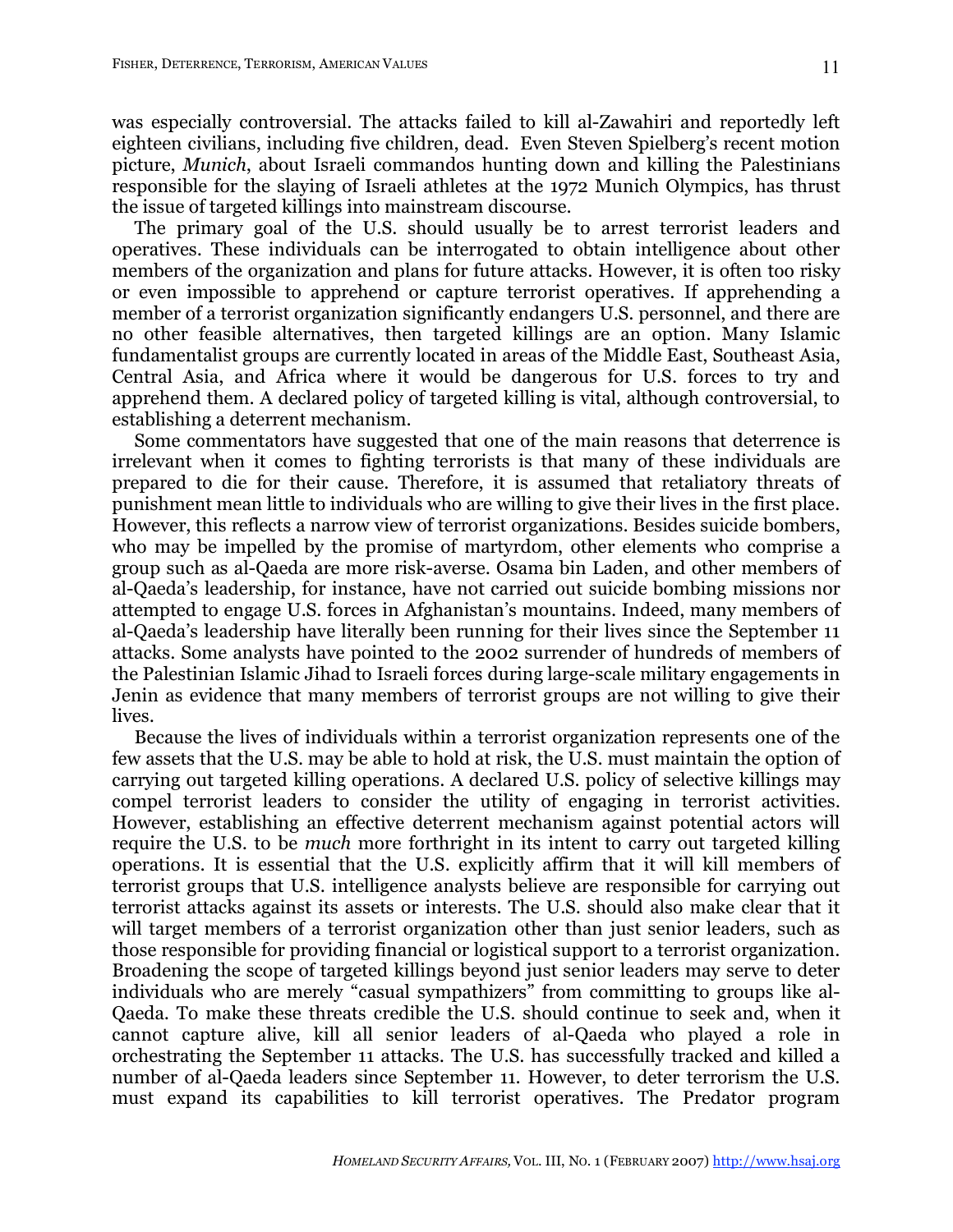represents but one option the U.S. can explore to credibly threaten the lives of individual al-Qaeda members. Current political constraints, however, impede the ability of U.S. intelligence agencies and the military from carrying out focused covert operations to hunt down and kill terrorist transgressors. Until the constraints on these operations are relaxed even further, the U.S. will be unable to establish a deterrent mechanism that is functional, effective, and forthcoming with deterrent results.

While the morality of targeted killings remains a hotly contested issue, it appears that targeted killings do influence terrorists. Since 2002, for example, Palestinian leaders have repeatedly called for Israeli forces to cease carrying out these operations. On January 30, 2002, Israeli Prime Minister Ariel Sharon met with a number of Palestinian leaders. One of the primary demands of the Palestinian leaders was for Israel to immediately stop targeted killings. <sup>24</sup> Some analysts argue that targeted killings have been directly responsible for decreasing threats to Israel's national security. It appears that Egyptian terrorist infiltration of Israel in the 1950s decreased when Israeli agents killed the Egyptian intelligence officers who oversaw the operation. Retaliation against the Black September terrorists in the 1970s who killed Israeli athletes in Munich virtually destroyed the organization. <sup>25</sup> Since the beginning of the second intifada in September 2000, empirical evidence suggests that Israel's targeted killing campaign has been successful. As cited by Daniel Byman in his timely 2006 *Foreign Affairs* article on the efficacy of targeted killings, the National Memorial Institute for the Prevention of Terrorism reported that Hamas killed twenty-one Israeli civilians in 2005. This number was a fairly sharp drop-off from the sixty-seven who were killed in 2004, forty-five in 2003, 185 in 2002, and seventy-five in 2001. It is believed by many, especially in Israel, that Israeli targeted killings have "shattered Palestinian terrorist groups" and made it difficult for these groups to orchestrate large-scale suicide attacks.<sup>26</sup>

The individuals who actually carry out violent terrorist acts represent the most difficult group to establish a deterrent mechanism against. Unlike other members of a terrorist group, "foot soldiers" are often willing to give their lives for the organization's cause and achieve martyrdom. To these individuals, the prospect of dying "in battle" against the perceived *infidel* is considered a great honor. Therefore, threatening to kill these individuals would likely do very little to deter them from continuing to carry out suicide missions or other types of violent acts. However, achieving martyrdom is only part of the motivation for suicide bombers to give their lives; giving one's life in battle against the infidel results in monetary rewards for a martyr's family members. Many martyr's families are compensated with payments usually ranging between \$12,000 and \$15,000. Furthermore, significant psychological benefits are derived from a family member giving his/her life in these struggles. The act of martyrdom is considered a heroic deed and results in glorious funeral ceremonies and the immortalization of the individual through graffiti, portraits, trading cards, and other memorabilia.<sup>27</sup>

Because of the value martyrs may place on the monetary and psychological rewards that come to their families after their death, an effective deterrent strategy by the U.S. must include threatening to punish the families of suspected foot soldiers. Meaningful threats of punishment would include targeting either the lives or livelihood of these family members. In a recent article by Major General Doron Almog of the Israeli Defense Force, Almog gives a poignant account of a particular instance where Israel attempted to dissuade a potential suicide bomber by threatening his family: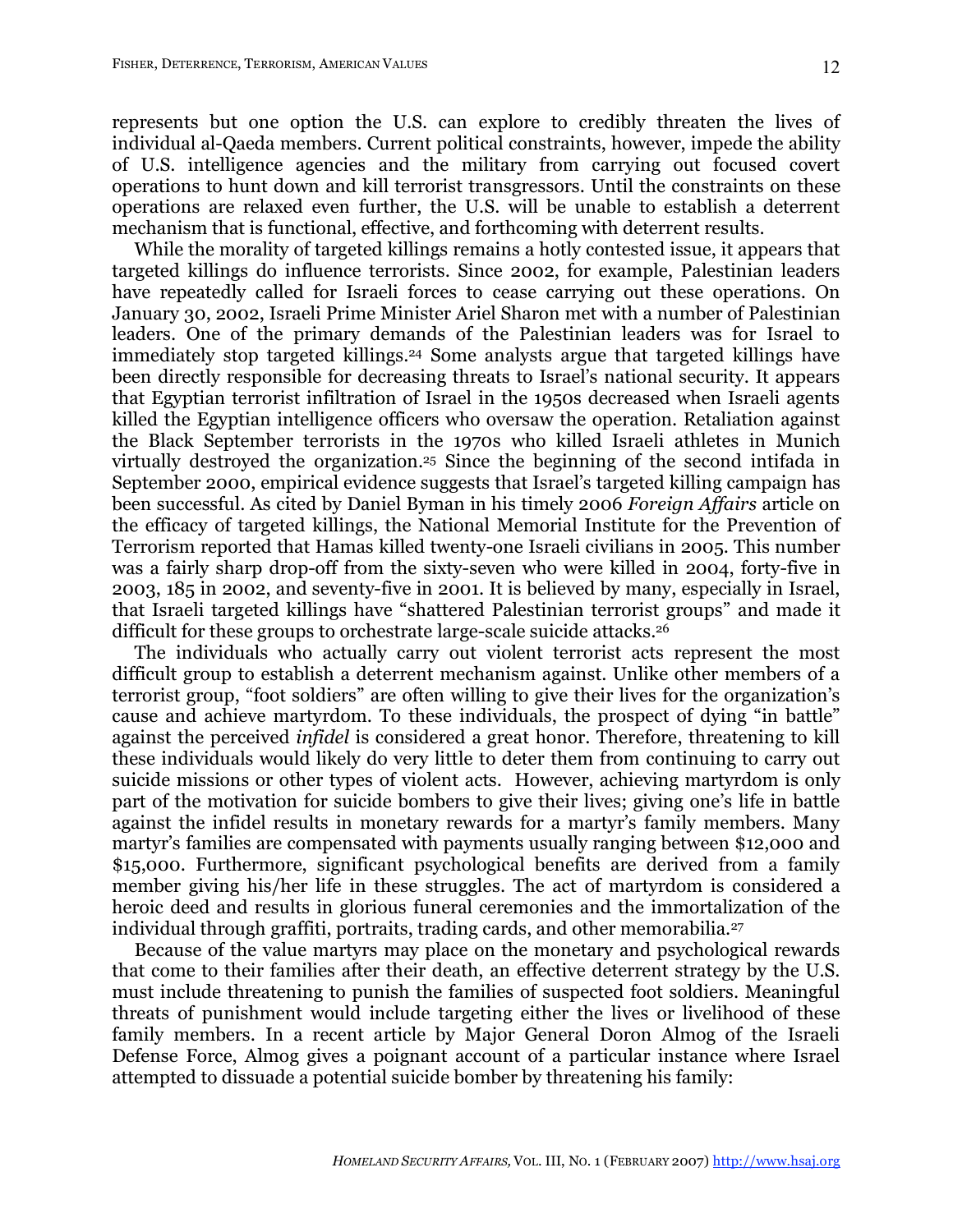In early 2003 an Israeli agent in the Gaza Strip telephoned Mustafa, a wealthy Palestinian merchant in Gaza, to inform him that over the previous three months his son Ahmad had been preparing for a suicide bombing mission in Israel. Mustafa was told that if his son followed through with his plans, he and his family would suffer severe consequences: their home would be demolished and Israel would cut off all commercial ties with Mustafa's company. Neither he nor the members of his family would ever be permitted to enter Israel again. Faced with this ultimatum, Mustafa confronted his son and convinced him that the cost to his family would far outweigh any possible benefits his sacrifice might have for the Palestinian people. 28

A better-known example is the alleged response by KGB agents for the September 1985 Hezbollah abduction of a Soviet diplomat. Reportedly, in retaliation for the abduction, KGB agents kidnapped and killed a family member of a senior official in Hezbollah. The KGB agents removed his genitals and stuffed them in his mouth before returning the body to his relatives. After the family of the deceased received his body, the Soviet diplomat was quickly released.

If the U.S. can remove the benefits that suicide bombers' families receive from carrying out an act of violence, it is possible that suicide bombers would be more hesitant to engage in that action. A more meaningful deterrent threat would include threatening to kill close family members of a terrorist operative who was identified as a perpetrator of violent acts against the U.S. or its interests. If terrorists truly believed their actions would result in the death or destruction of their family's way of life, it may deter some of them from engaging in or supporting terrorist violence.

Irrespective of whether targeted killings are an effective counterterrorism tool, the political, legal, and moral legitimacy of these operations are controversial. First, there is a history of various U.S. agencies coming under fire for supposed links to assassination programs. Most notably, the 1976 Church Committee put pressure on the CIA for its involvement in the Phoenix program, which attempted to find and neutralize Viet Cong members who were carrying out activities that attempted to destabilize South Vietnam during the war. The Church Committee directly confronted questions about how necessary strategic objectives reconcile with democratic ideals. The Committee concluded that "…assassination is unacceptable in our society" and that it "…was struck by the basic tension – if not incompatibility – of covert operations and the demands of a constitutional system." The Committee was most concerned with efforts to assassinate foreign leaders, such as Cuba's Fidel Castro; however, it is likely that many of the same arguments maintained by the Church Committee would emerge in regard to a clearly stated U.S. policy of targeted killing.

From a legal standpoint, targeted killings "walk a thin line." Assassination is prohibited, as a matter of national policy, by Executive Order 12333. This Order states that no person acting on behalf of the U.S. Government shall engage in assassination. However, this assassination ban provides considerable flexibility and is conspicuously imprecise. Targeted killings against legitimate targets who threaten U.S. national security, determined by the President, do not constitute assassination and are not prohibited by Executive order 12333. For instance, President Ronald Reagan authorized the attempt to kill Libya's Colonel Muammar Qaddafi for Libya's role in the 1986 bombing of a West Berlin discotheque. President Clinton also relaxed the constraints on targeted killings following the U.S. embassy bombings in East Africa. Clinton authorized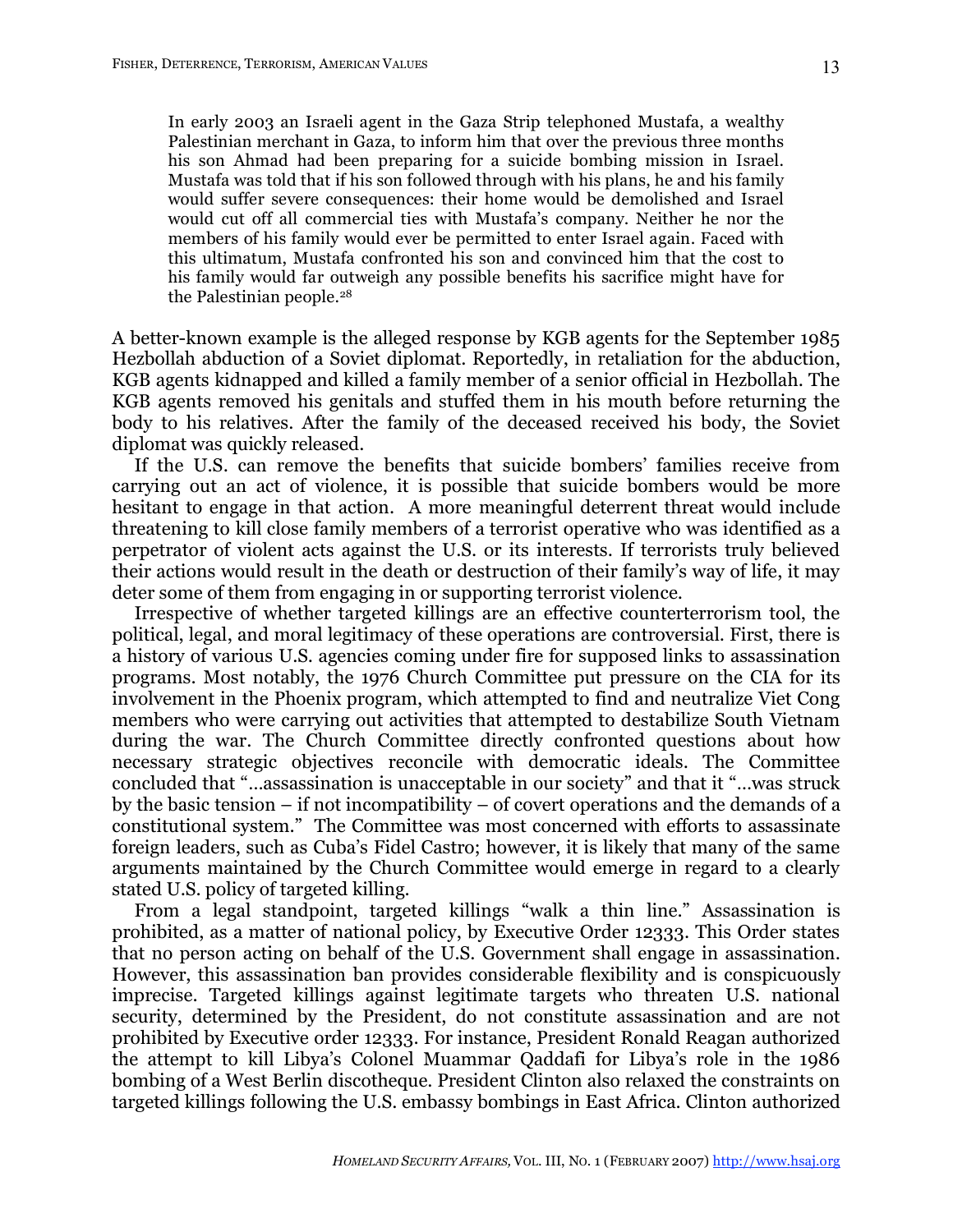the use of cruise missiles against targets in Afghanistan and the Sudan in response to the attacks. Finally, the current White House has stated that it maintains the right to carry out targeted killings based on war powers granted to the president by Congress after September 11. Another complexity of the legality of targeted killings is the fact that these operations, under international law, cannot be carried out as an act of revenge or reprisal for a past event. Targeted killings are only legal if they are done in an effort to prevent a future threat to a nation's security. <sup>29</sup> Delineating actual revenge killings from killing someone to prevent future threats to U.S. security is a murky issue by itself. This is especially true when it comes to dealing with terrorist organizations that wage continuous campaigns of violence against an enemy.

A second dilemma for targeted killings involves the issue of national sovereignty. Targeted killings of terrorist leaders and operatives may violate the sovereignty of other states unless these killings are authorized by the state in which the killing takes place. Some analysts speculated whether Pakistan was informed of the 2006 Predator attempt to kill al Zawahiri in 2006 in Damadola.

A third concern about the U.S. engaging in targeted killings is the condemnation that these operations have drawn from members of the international community. Prior to September 11, even the U.S. was fairly vocal in its admonishments of Israel's targeted killing policy. In July 2001, Secretary of State Colin Powell stated, "We continue to express our distress and opposition to these kinds of targeted killings and we will continue to do so."30 Following the 2002 Predator strike in Yemen that killed Ali Qaed Sinan al-Harthi, a leading al-Qaeda member and prime suspect in the 2000 attack against the USS Cole, many suggested that the Bush administration was moving away from the law-enforcement tactics of arresting and detaining terrorist suspects to a more controversial policy of targeted killing or extra-judicial killing.

Soon after the strike on al-Harthi, a United Nations report condemned the attacks. The report stated that the attack established an alarming precedent and was a clear case of extra-judicial killing and therefore a violation of international law. <sup>31</sup> Extra-judicial killing refers to the deliberate killing of an individual where it is deemed that apprehending and arresting a suspect is not a viable alternative. Similarly, Amnesty International claimed, "If this was the deliberate killing of suspects in lieu of arrest, in circumstances in which they did not pose an immediate threat, the killings would be extra-judicial executions in violation of international human rights law."32 Other vocal opponents to targeted killings by the U.S. and Israel include many Arab and European Union governments. Sweden's Foreign Minister went so far to say that the Yemen strike was "…a summary execution that violates human rights. Even terrorists must be treated according to international law."33 Because of the widespread condemnations of targeted killings, the perception of the U.S. as an upholder of the rule of law will diminish even more than it already has in recent years if the U.S. expands its operations in this area.

In addition to the legal and political repercussions of the U.S. engaging in targeted killings, a more fundamental issue about these practices arises. The U.S. must ask whether it wants to be a nation that is associated with targeted killings, assassinations, and threatening families of terrorists to establish deterrence. The U.S. has often turned to Israel to evaluate its own strategies to defend against terrorism. However, Israel is a different case altogether. Israel must approach counterterrorism not from a perspective of national security, but from a perspective of national survival. Israel constantly finds its society and its citizens' way of life under siege by Palestinian terrorists. Palestinian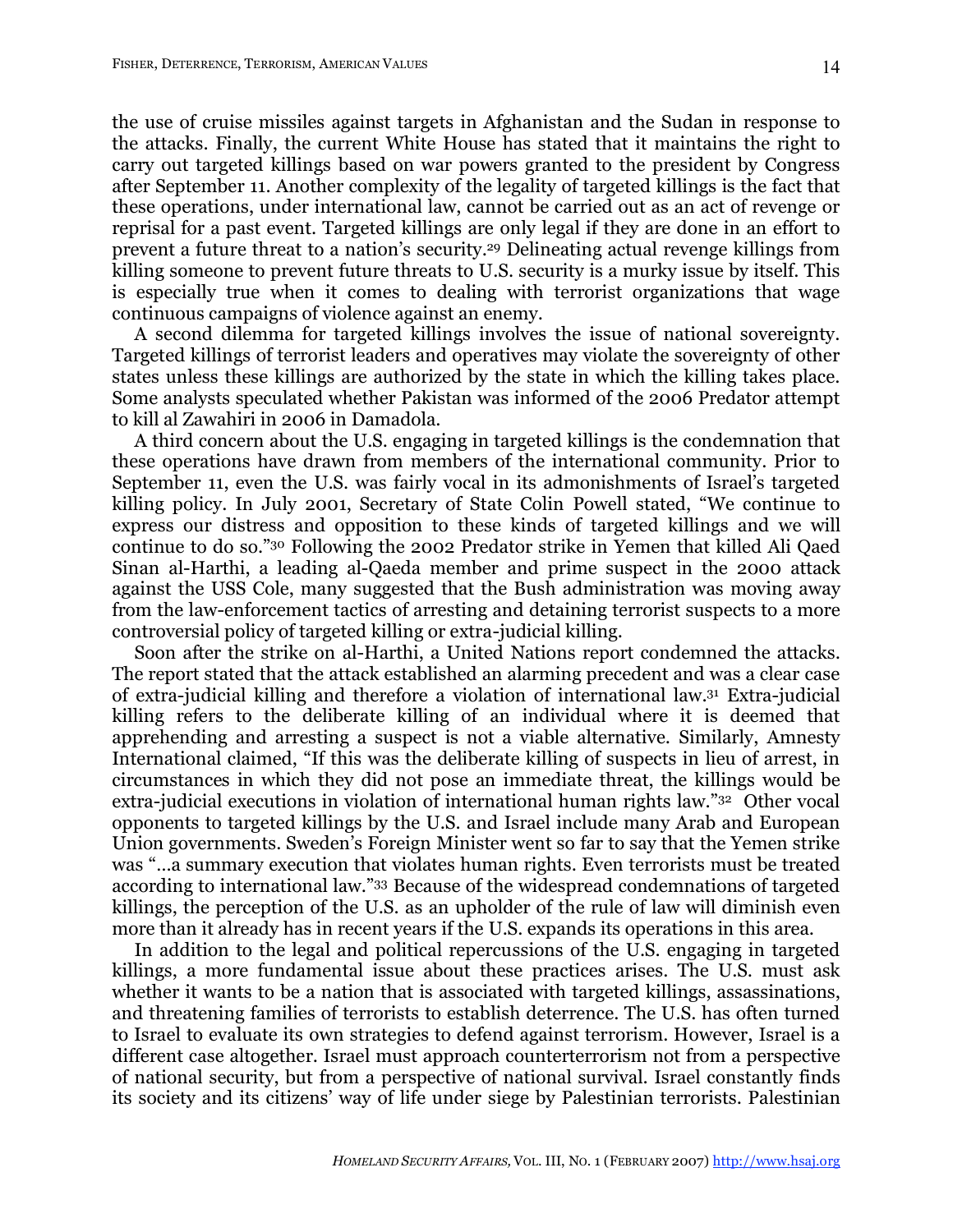terrorists who come from the West Bank and the Gaza Strip are only miles from Israeli territory.34 This is not to diminish the threat that terrorism poses to the U.S., but what may be necessary for Israel may not be appropriate for the U.S. It must be considered whether a declaratory policy of targeted killings is fundamentally compatible with American core values and morality. This is not a question that should be conveniently dismissed as mere fodder for liberal editorial pages or grandstanding speeches by leftwing academics. It is a legitimate concern that even the most hawkish American citizens should at least reflect upon.

To be sure, a significant reason for the Bush Administration not coming under more fire than it did for calling for the capture of bin Laden "either dead or alive" was the widespread public outrage over the September 11 attacks. Therefore, as the memory of these attacks subsides and the country moves beyond these tragic events, it is unclear whether future administrations will be able to successfully convince the American public that targeted killings are reconcilable with the core values of the nation. Moreover, it is likely that a stated policy of punishing the families of suicide bombers or other terrorist operatives would be met with considerable criticism. Threatening individuals who are perceived to be innocent and are not guilty of collaborating in an act of terrorist violence would be morally repugnant to many, albeit an effective tool to enhance deterrence.

## **CONCLUDING REMARKS**

Returning to the theoretical core of classical deterrence theory illustrates the deterrence dilemma in which the U.S. currently finds itself. To deter terrorists, the U.S, must ask itself two questions. First, what can it do in response to a terrorist attack? Second, are U.S. enemies persuaded that the U.S. will actually do what it says it will do? This second question represents the "Achilles' heel" of U.S. terrorism deterrence. Since September 11 the U.S. has been resolute in its pursuit of terrorist perpetrators. However, has the U.S. fully persuaded terrorist organizations that it is willing and able to punish them for their actions? Do terrorist elements view current U.S. actions simply as an out-of-character "knee-jerk" reaction to September 11? Will U.S. resolve in the war against terror waver, as it has in previous wars and conflicts? How much do calls for the U.S. to police its own actions in regard to moral and legal considerations undermine its credibility to punish terrorist acts?

The nature of America's democratic system and the need for retaliation efforts to "pass moral muster" continually remind our enemies that they will rarely have to face the full consequences of U.S. power. To deter terrorists from attacking the U.S. or its interests, the U.S. will have to be prepared to compromise many of its core values and conceivably set in motion the moral decline of the world's lone superpower. In truth, many of our enemies must be amazed by some of the debates currently being waged in the United States. Debates regarding the humane treatment of suspected terrorist detainees, responding in a proportional manner to suicide bombings, upholding the civil rights of September 11 suspects, or not directly targeting terrorist perpetrators are most likely construed as superfluous discussions by U.S. enemies. Incidents viewed as symbols of U.S. heavy-handedness by some Americans, such as Guantanamo Bay or Abu Ghraib, may not represent the same thing to U.S. enemies. Robert Kaplan made this point recently: "For Iraqis meeting with Americans in Mosul, 'Abu Ghraib' had a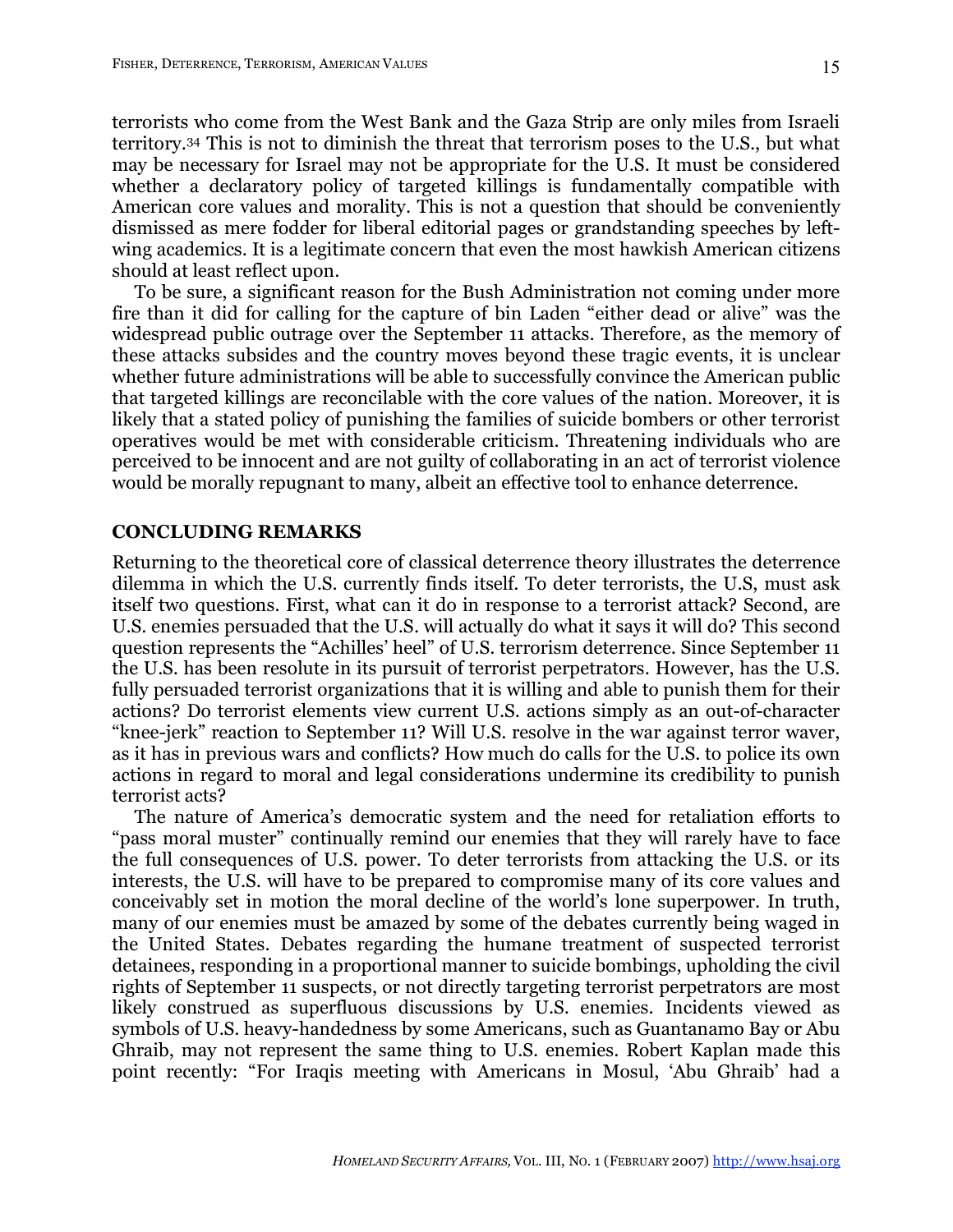$\overline{a}$ 

different connotation than it did in the United States. Here it meant not brutality but American weakness and lack of resolve."35

Concern over the cost of compromising our ideals undoubtedly undermines efforts to make our enemies believe we are willing to punish them no matter at what expense. To effectively deter terrorists the U.S. will have to accept the price that comes with violating some human rights, responding with overwhelming force, alienating certain allies, and even eliminating those assets and people that terrorists may hold dear. Any discussion of deterrence that fails to acknowledge the necessity to implement such policies belongs only in ivory towers where the theoretical does not have to be tested by the practical. Deterring terrorists will not happen with strong policy statements alone, it will only happen if the U.S. can clearly illustrate to terrorists and their supporters that they will feel significant pain as the result of their actions. However, as long as arguments about the conflict between what is necessary and what is right continue to resonate throughout American society, the idea of deterring terrorists, who have no qualms about using pipe bombs to blow people up, represents little more than a pipe dream. And even if we, as Americans, did suggest that we were willing to sacrifice some ideals to combat terrorists, would the terrorists believe us?

*Uri Fisher is a PhD candidate in the Department of Political Science at the University of Colorado-Boulder. He is currently completing his dissertation entitled "Military Entrepreneurship and War Duration."*

<sup>1</sup> Paul Davis and Brian Michael Jenkins, *Deterrence and Influence in Counterterrorism: A Component in the War on al-Qaeda* (Santa Monica, CA: RAND, 2002), xvii.

<sup>&</sup>lt;sup>2</sup> See for example Robert F. Trager and Dessislava P. Zagorcheva, "Deterring Terrorism: It Can Be Done," *International Security* 30, No. 3 (Winter 2005/2006): 87-123.

<sup>3</sup> Interview of President George Bush, "There is no doubt in my mind," *The Washington Post*, February 3, 2001.

<sup>4</sup> Thomas Schelling, *Arms and Influence* (New Haven: Yale University Press, 1970), 3.

<sup>5</sup> Molly Moore, "Chirac: Nuclear Response to Terrorism is Possible," *The Washington Post*, January 20, 2006.

<sup>6</sup> F. Ugboaja Ohaegbulam, *A Concise Introduction to American Foreign Policy* (New York: Peter Lang, 1999), 72- 73.

<sup>7</sup> Clifford Kupchan, "Real Democratik," *National Interest* 77 (Fall 2004): 26-37.

<sup>8</sup> Gerald Steinberg, "Rediscovering Deterrence After September 11, 2001," *Jerusalem Letter/Viewpoints* (Jerusalem Center for Public Affairs: December 2001): 467.

<sup>&</sup>lt;sup>9</sup> The White House, "Address to a Joint Session of Congress and the American People," September 20, 2001.

<sup>&</sup>lt;sup>10</sup> See Congressional Research Service, "Terrorism: Near Eastern Groups and State Sponsors, 2002," February 13, 2002, 37.

<sup>11</sup> Quoted in David Ignatius, "A Gaddafi Cover-up," *Washington Post*, October 26, 2004.

<sup>12</sup> Thom Shanker, "U.S. Analysts Find No Sign bin Laden had Nuclear Arms," *New York Times*, February 26, 2002.

<sup>13</sup> Owais Tohid, "Pakistan and its Proliferator," *Christian Science Monitor*, February 6, 2004.

<sup>14</sup> Nicholas Kralev, "Bush Signs Paper Allowing Nuclear Response," *Washington Times,* January 31, 2003.